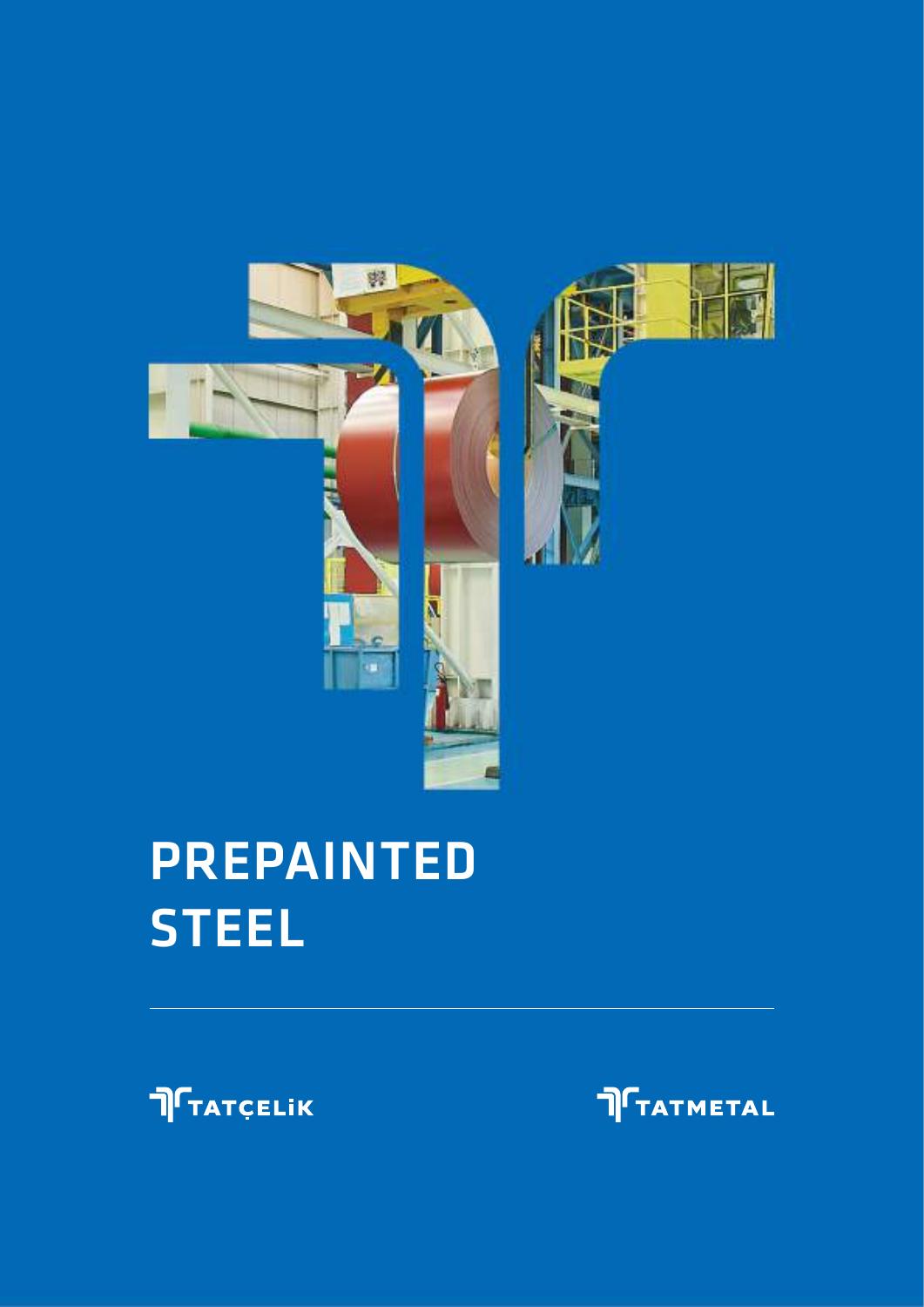

As your closest manufacturer, we manufacture flat steel fully in line with your needs, and shape the future together with you.

AN EYE ON YOUR ME

同

.

PRESENT AND FUTURE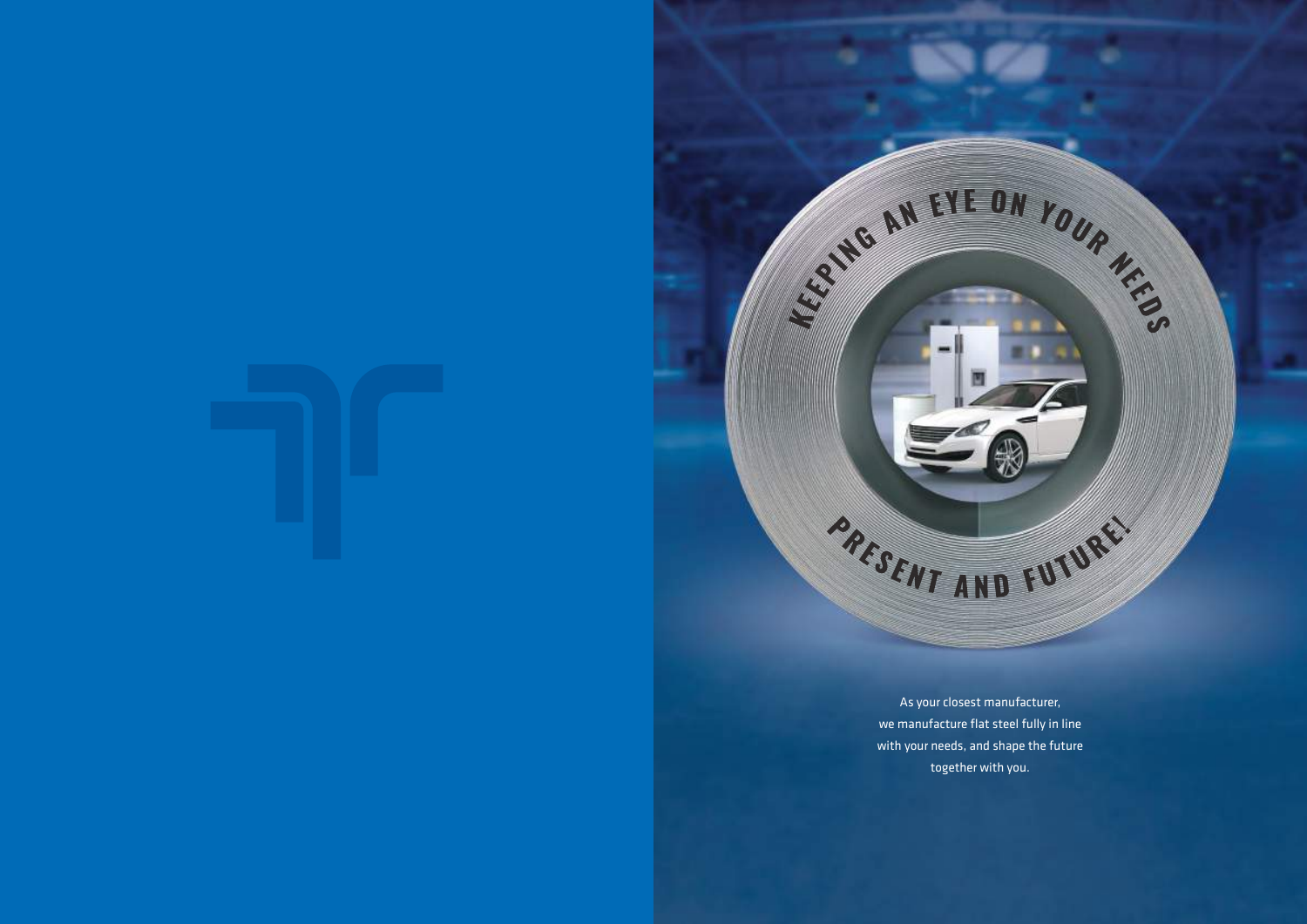#### CONTENTS

- 1. **Tatmetal** 2
- 1.1 Capacity 4
- 1.2 Sectors 6
- 1.3 Advantages of Steel 6

#### 2. **Prepainted Steel** 8

- 2.1 Production Process 10
- 2.2 Usage Areas 13
- 2.3 Standard and Quality 13
- 2.4 Production Limits 13
- 2.5 Mechanical and Chemical Properties 14
- 2.6 Quality Control 15

- 3.1 Cut To Length Sheet 16
- 3.2 Slitted Strip 16
- 17 3.3 Roll Formed PrePainted and Galvanized Steel Sheet



#### 3. **Steel Service Centers** 16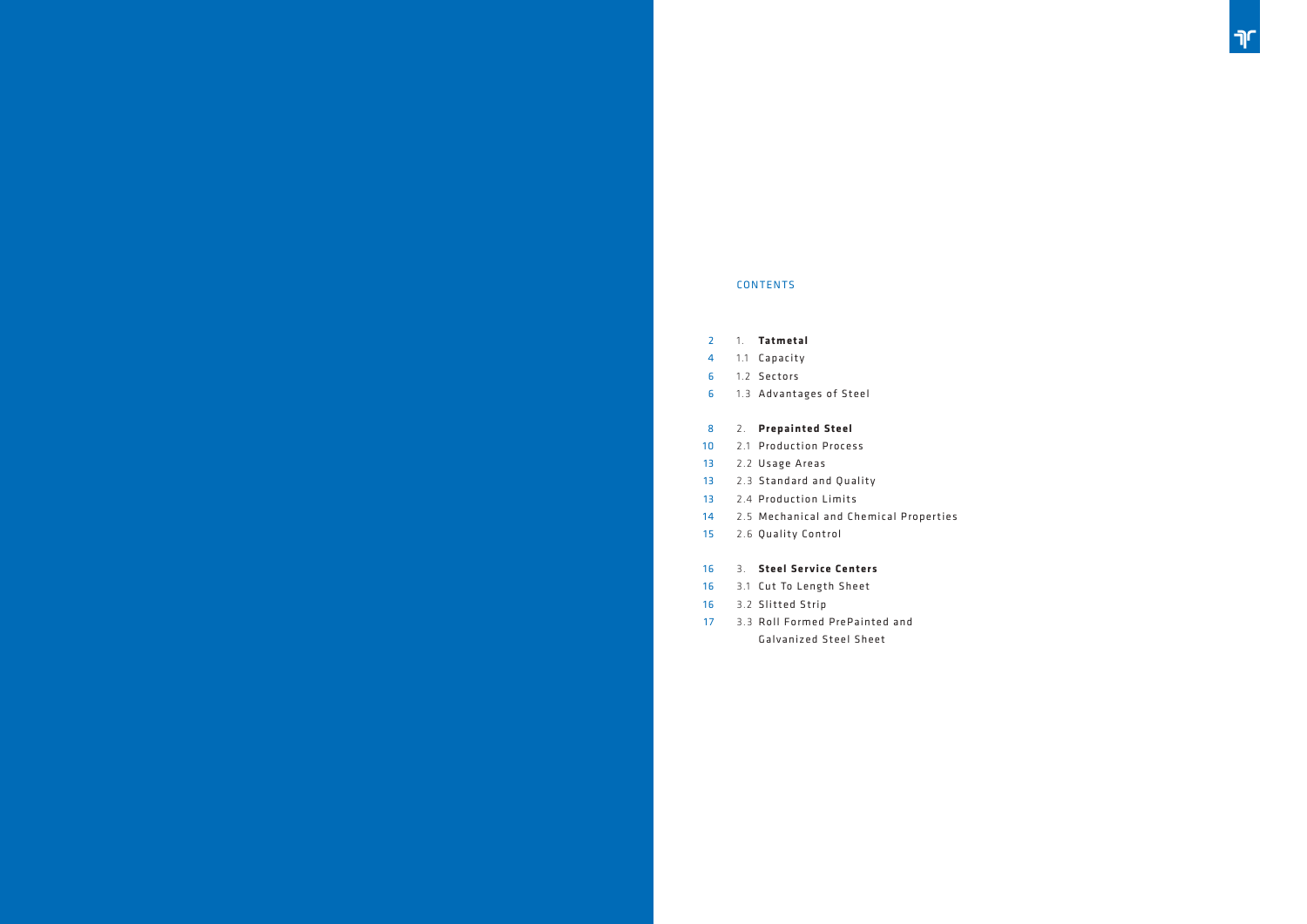

## **Export to More than 60 Countries in 6 Continents**

Tatmetal produces hot rolled pickled, cold rolled, galvanized and painted flat steel under Tatçelik brand as one of Turkey's leading flat steel producer. Automotive, Durable Goods, Construction, Energy and Machinery-Equipment are the leading industries it serves.

With a capacity exceeding 1.5 million tons, Tatmetal produces in many different steel grades such as commercial, deep drawing, extra deep drawing steels, low alloy high strength HSLA steels, medium and high strength structural steels and enameling steel.

# **TATMETAL, TURKEY 'S LE ADING MANUFACTURER OF FLAT STEEL**

In addition to its production, it performs cut to length, slitting, roll forming processes in the Steel Service Centers in line with the demands and needs of the user.

As a global player in the sector, it exports to more than 60 countries in 6 continents and it is ranked at 74st among the first 500 largest industrial companies in Turkey.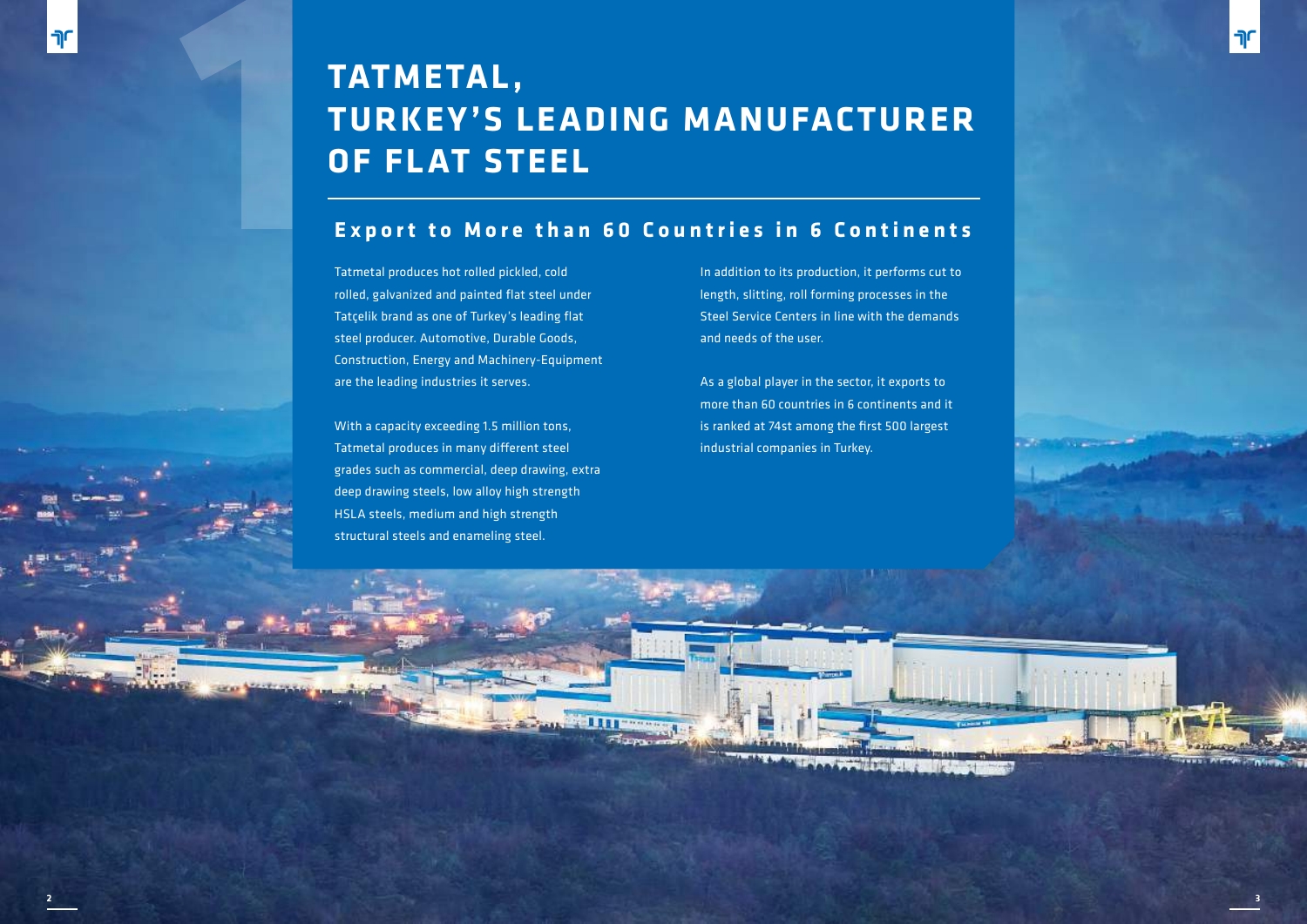

יך∫



Steel Production Complex with **177.000 m2** area



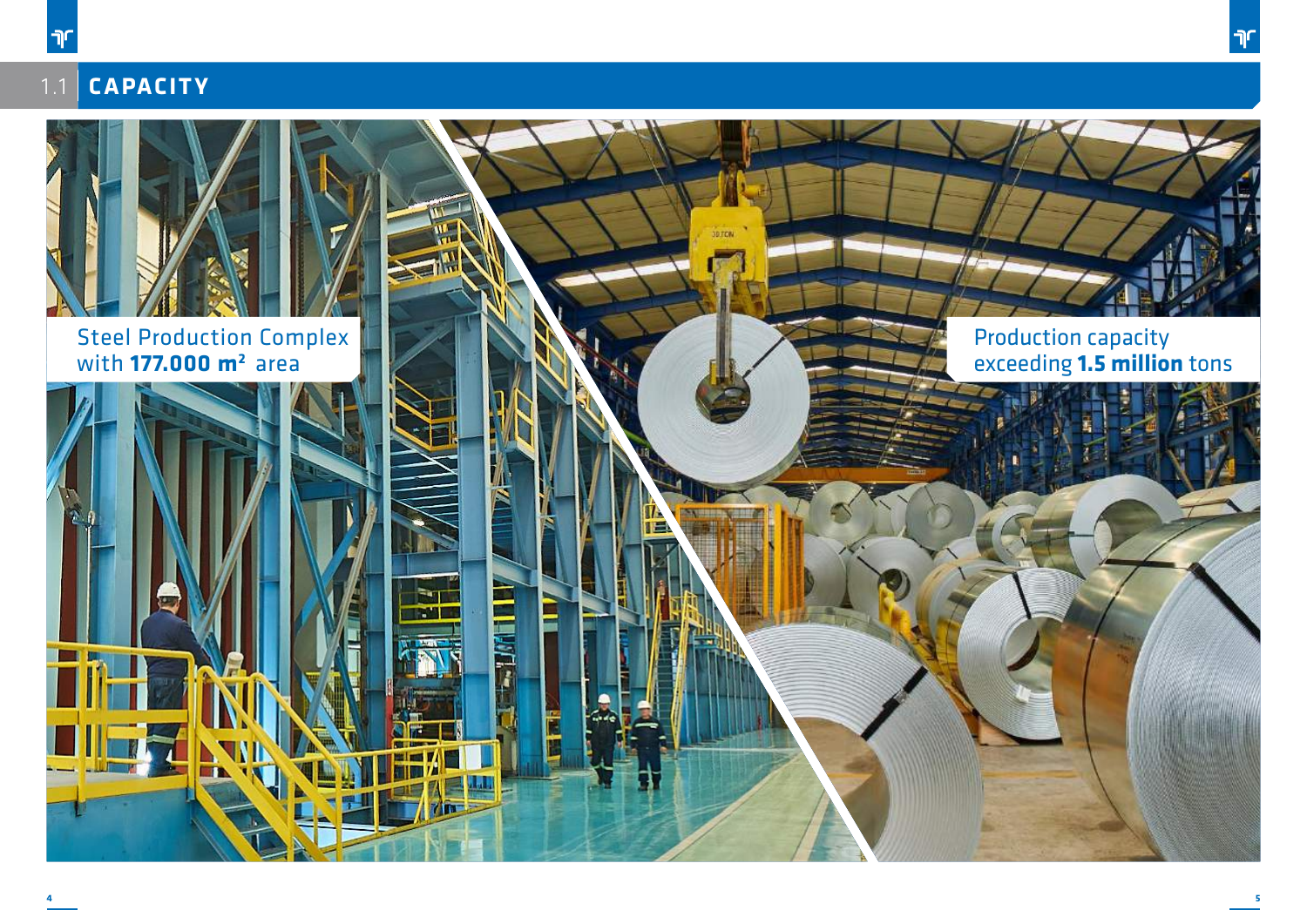#### 1.2 **SECTORS**



#### 1.3 **ADVANTAGES OF STEEL**

![](_page_5_Picture_20.jpeg)

![](_page_5_Picture_21.jpeg)

![](_page_5_Picture_22.jpeg)

## **Automotive Construction**

## **Durable Consumption Energy**

## **Machine Equipment Packaging**

- White Goods
- Small Appliances
- Brown Goods

![](_page_5_Picture_13.jpeg)

- Transformer Power Systems
- Solar Energy

![](_page_5_Picture_42.jpeg)

- Automobile
- Commercial Vehicle
- Agricultural Vehicle
- Rail Transport
- 厦

- Steel Drum
- Packaging (Steel Strap and seals)
- Storage Tank

![](_page_5_Picture_47.jpeg)

- Sheet Metal Processing Machinery
- Heavy Equipment
- Crane and Work Tools
- Miscellaneous Agricultural, Forestry, Mining and Food Industry Machinery
- Roof and Facade Systems
- Pipe & Profile
- Busbar
- Heating and Cooling, Air Conditioning Systems
- Ceiling and Floor Systems
- Greenhouse Cultivation
- Storage and Shelving
- Systems

![](_page_5_Picture_39.jpeg)

#### **6 7**

![](_page_5_Figure_48.jpeg)

![](_page_5_Picture_24.jpeg)

Recycling Opportunity

![](_page_5_Picture_26.jpeg)

![](_page_5_Picture_27.jpeg)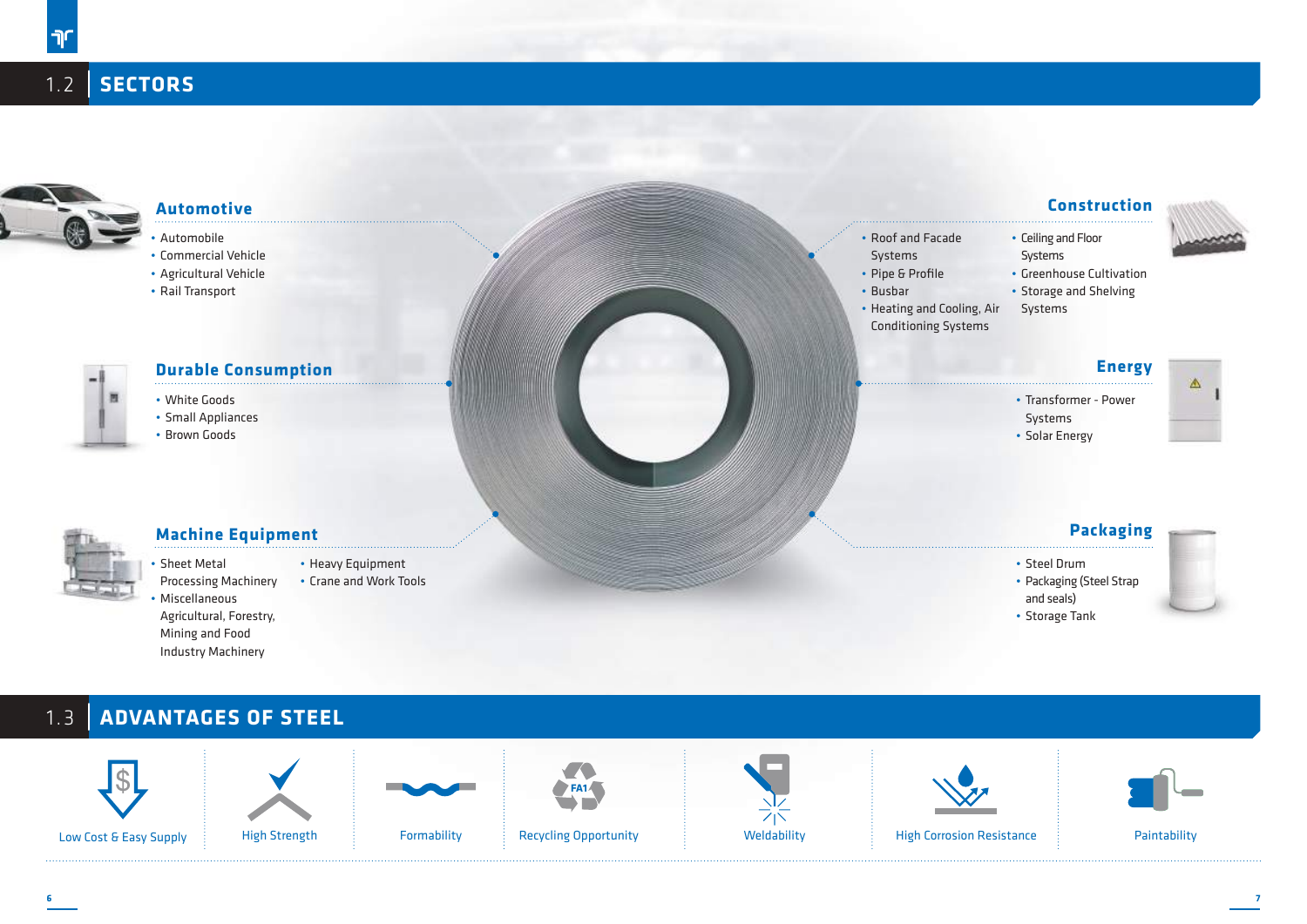Prepainted Steel is obtained by painting zinc coated steel products produced as hot dip galvanized sheet. The products are painted on the continuous color coating line to the colors in the RAL K7 catalog or to the specific colors created in accordance with the demand, different paint types and thickness applications are made. Zinc-coated steel becomes extremely resistant to atmospheric corrosion with the application of primer and top coat on the surface.

> Advantages of Prepainted Galvanized Steel

 $\sqrt{2}$ Cost Advantage

![](_page_6_Picture_5.jpeg)

**8 9**

# **PREPAINTED**

![](_page_6_Picture_2.jpeg)

![](_page_6_Picture_9.jpeg)

Corrosion Resistance

![](_page_6_Picture_8.jpeg)

![](_page_6_Picture_10.jpeg)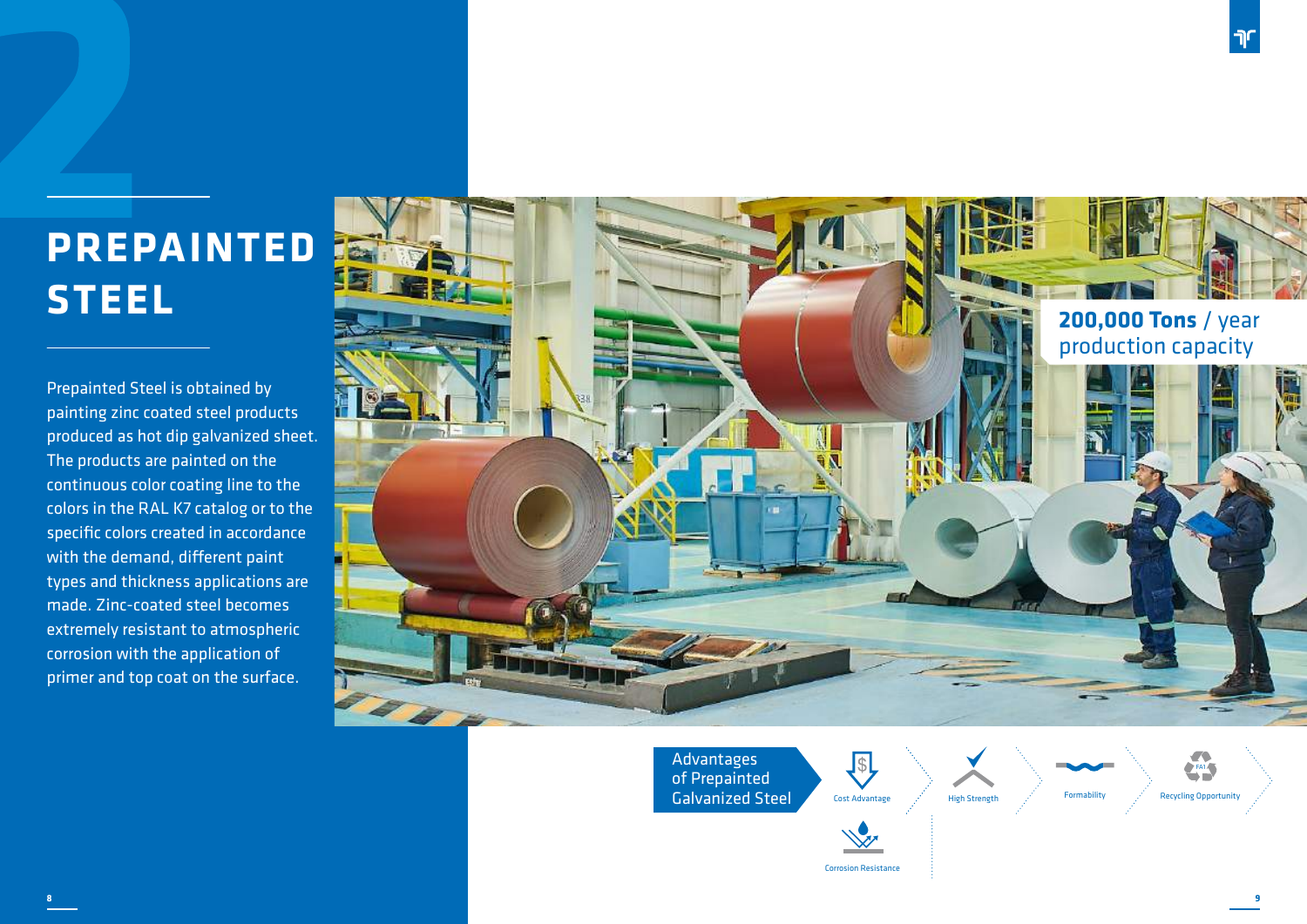# 2.1 **PRODUCTION PROCESS**

**PLTCM (Pickling Line Tandem Cold Mill)** 

![](_page_7_Figure_3.jpeg)

**CRFH**

חך

![](_page_7_Picture_5.jpeg)

![](_page_7_Picture_6.jpeg)

![](_page_7_Picture_7.jpeg)

**CR**

![](_page_7_Picture_9.jpeg)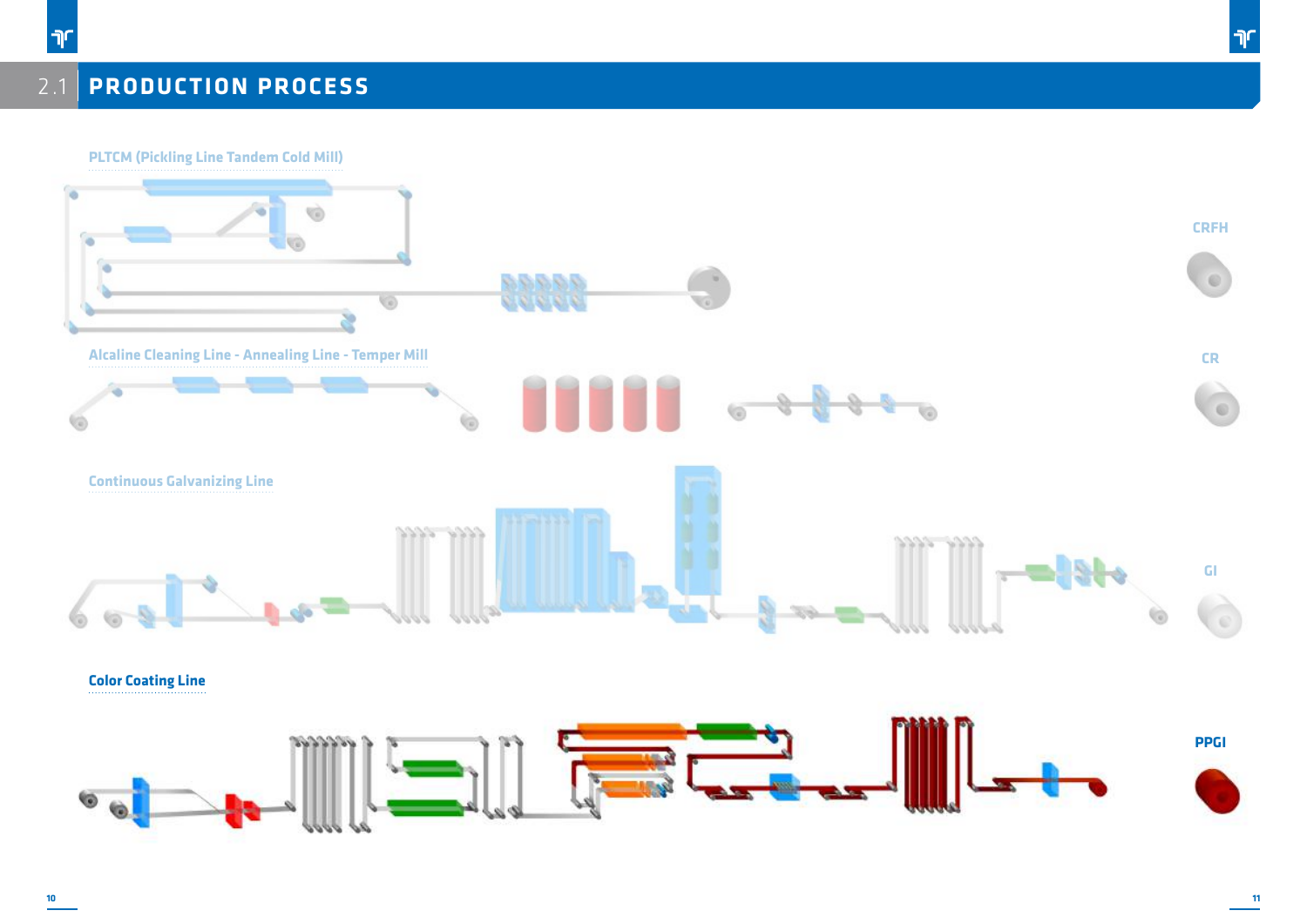|          |                                                                        |                                               |                      |                           |                 |                           | <b>Similar Standards</b> |                     |                           |  |  |  |
|----------|------------------------------------------------------------------------|-----------------------------------------------|----------------------|---------------------------|-----------------|---------------------------|--------------------------|---------------------|---------------------------|--|--|--|
|          |                                                                        | <b>TATCELIK</b><br>Product<br>Grades<br>Group |                      | <b>Standard</b><br>Grades | Standard        |                           | <b>EN Standard</b>       | <b>IIS Standard</b> | AS/NZS<br><b>Standard</b> |  |  |  |
|          | <b>Continuously Hot Dip Zinc</b><br><b>Coated Low Carbon Steel for</b> | <b>BGR</b>                                    | $DX51D+Z$            | $DX51D+Z$                 | EN 10346:2015   | CS Type C                 |                          | <b>SGCC</b>         | $G1-G2$                   |  |  |  |
|          | <b>Cold Forming</b>                                                    | <b>BGR</b>                                    | $DX52D+Z$            | $DX52D+Z$                 | EN 10346:2015   | CS Type B                 |                          | SGCD1               | G <sub>2</sub>            |  |  |  |
|          | <b>Continuously Hot Dip Zinc</b>                                       | <b>BGR</b>                                    | $DX53D+Z$            | $DX53D+Z$                 | EN 10346:2015   | FS Type B                 |                          | SGCD <sub>2</sub>   | G <sub>3</sub>            |  |  |  |
|          | Coated Low/Ultra Low Carbon<br><b>Steel for Cold Forming</b>           | <b>BGR</b>                                    | $DX54D+Z$            | $DX54D+Z$                 | EN 10346:2015   | <b>DDS Type A</b>         |                          | SGCD3               | $\overline{\phantom{a}}$  |  |  |  |
|          | <b>Continuously Hot Dip Zinc</b>                                       | GZR                                           | $CS$ Type $C(1)$     | CS Type C                 | ASTM A653M:2015 | CS Type C                 | $DX51D+Z$                | <b>SGCC</b>         | $G1-G2$                   |  |  |  |
|          | <b>Coated Low Carbon Steel for</b><br><b>Cold Forming</b>              | GZR                                           | $CS$ Type B $(1)$    | CS Type B                 | ASTM A653M:2015 | CS Type B                 | $DX52D+Z$                | SGCD1               | G <sub>2</sub>            |  |  |  |
| Products | <b>Continuously Hot Dip Zinc</b>                                       | GZR                                           | FS Type B (1)        | FS Type B                 | ASTM A653M:2015 | FS Type B                 | $DX53D+Z$                | SGCD <sub>2</sub>   | G <sub>3</sub>            |  |  |  |
|          | <b>Coated Ultra Low Carbon Steel</b><br>for Cold Forming               | GZR                                           | DDS Type A (1)       | DDS Type A                | ASTM A653M:2015 | DDS Type A                | $DX54D+Z$                | SGCD3               |                           |  |  |  |
| Painted  |                                                                        | <b>BGR</b>                                    | $S220GD+Z$           | $S220GD+Z$                | EN 10346:2015   | SS Gr. 230                |                          | <b>SGCC</b>         |                           |  |  |  |
|          |                                                                        | <b>BGR</b>                                    | $S250GD+Z$           | $S250GD+Z$                | EN 10346:2015   | SS Gr. 255                |                          | <b>SGC340</b>       | G250                      |  |  |  |
|          | <b>Continuously Hot Dip Zinc</b><br><b>Coated Structural Steels</b>    | <b>BGR</b>                                    | S280GD+Z             | S280GD+Z                  | EN 10346:2015   | SS Gr. 275                |                          | <b>SGC400</b>       |                           |  |  |  |
|          |                                                                        | <b>BGR</b>                                    | $S320GD+Z$           | S320GD+Z                  | EN 10346:2015   | ASTM A53<br>HSLAS Gr. 340 |                          | <b>SGC440</b>       | G300                      |  |  |  |
|          |                                                                        | <b>BGR</b>                                    | $S350GD+Z$           | S350GD+Z                  | EN 10346:2015   | SS Gr. 340                |                          | <b>SGC490</b>       | G350                      |  |  |  |
|          | <b>Continuously Hot Dip Zinc</b>                                       | <b>BGR</b>                                    | <b>SSGRADE33 (1)</b> | SS Gr. 230                | ASTM A653M:2015 |                           | $S220GD+Z$               | <b>SGCC</b>         |                           |  |  |  |
|          | <b>Coated Structural Steels</b>                                        | <b>BGR</b>                                    | <b>SSGRADE50 (1)</b> | SS Gr. 340                | ASTM A653M:2015 |                           | S350GD+Z                 | <b>SGC490</b>       | G350                      |  |  |  |

1 - All grades which is nearest EN standards shall be subject to negotiation at the time of enquiry and order.

2 - Issues and/or tolerances not mentioned here to be agreed at the time of enquiry and order. 3 - Under development.

|                      |      |     |           |           |           | Order Width (mm) |           |           |      |      |                      |
|----------------------|------|-----|-----------|-----------|-----------|------------------|-----------|-----------|------|------|----------------------|
|                      |      | 700 | 800       | 900       | 1000      | 1100             | 1200      | 1265      | 1300 |      |                      |
|                      | 1.30 |     |           |           |           |                  |           |           |      | 1.30 |                      |
|                      | 1.20 |     | ٠         | ٠         | $\bullet$ | ٠                | $\bullet$ | ٠         |      | 1.20 |                      |
|                      | 1.10 |     | ٠         | ٠         | $\bullet$ | ٠                | $\bullet$ | ٠         |      | 1.10 |                      |
|                      | 1.00 |     | ٠         | ٠         | $\bullet$ | ٠                | $\bullet$ | ٠         |      | 1.00 |                      |
|                      | 0.90 |     | ٠         | $\bullet$ | $\bullet$ | ٠                | ٠         | ٠         |      | 0.90 |                      |
|                      | 0.80 |     | ٠         | $\bullet$ | $\bullet$ | ٠                | ٠         | ٠         |      | 0.80 | Order Thickness (mm) |
|                      | 0.70 |     | ٠         | ٠         | $\bullet$ | ٠                | ٠         | ٠         |      | 0.70 |                      |
|                      | 0.60 |     | $\bullet$ | $\bullet$ | $\bullet$ | $\bullet$        | $\bullet$ | $\bullet$ |      | 0.60 |                      |
| Order Thickness (mm) | 0.55 |     | ٠         | ٠         | $\bullet$ | ٠                | $\bullet$ | $\bullet$ |      | 0.55 |                      |
|                      | 0.50 |     | ٠         | ٠         | $\bullet$ | $\bullet$        | $\bullet$ | $\bullet$ |      | 0.50 |                      |
|                      | 0.45 |     | ٠         | $\bullet$ | $\bullet$ | ٠                | $\bullet$ | $\bullet$ |      | 0.45 |                      |
|                      | 0.40 |     | $\bullet$ | $\bullet$ | $\bullet$ | ٠                | ٠         | $\bullet$ |      | 0.40 |                      |
|                      | 0.33 |     | ٠         | ٠         | $\bullet$ | ٠                | ٠         | $\bullet$ |      | 0.33 |                      |
|                      | 0.25 |     |           |           |           |                  |           |           |      | 0.25 |                      |
|                      |      | 700 | 800       | 900       | 1000      | 1100             | 1200      | 1265      | 1300 |      |                      |
| Order Width (mm)     |      |     |           |           |           |                  |           |           |      |      |                      |

Product **Group** Max<br>Thicknes Min. Width Max Width  $\overline{\phantom{0}}$  Loating Mass Boyalı 0,33 1,20 800 1265 60/275

| oating<br><b>Mass</b> | <b>Color Type</b>                                                                     | <b>Paint Color</b>          | Paint<br>Thickness um | <b>Gloss Type</b>                                             | Inner<br><b>Diameter</b> |
|-----------------------|---------------------------------------------------------------------------------------|-----------------------------|-----------------------|---------------------------------------------------------------|--------------------------|
| 50/275                | Polyester<br>Wrinkle<br>Pvdf<br>Purpa<br>Plastisol<br>Epoxy<br><b>Epoxy Polyester</b> | RALK7<br>Color<br>Catalogue | 200 max.              | Matt<br>Low Gloss<br>Semi Gloss<br>Gloss<br><b>High Gloss</b> | 508/610                  |

![](_page_8_Picture_25.jpeg)

# **PRODUCTION LIMITS** 2.4

# 2.2 **GENERAL INFORMATION AND AREAS OF USAGE STANDARD AND QUALITIES** 2.3

![](_page_8_Picture_3.jpeg)

![](_page_8_Picture_4.jpeg)

#### **Paint Type**

| SP          | Polyester                      |
|-------------|--------------------------------|
| HDP         | <b>High Strength Polyester</b> |
| <b>WP</b>   | Wrinkle-Patterned Polyester    |
| PUR-PA      | Polyurethane-Polyamide         |
| <b>PVDF</b> | Polyvinyl Fluoride             |
| PVC (P)     | Plastisol                      |

#### **Areas of Usage**

Single layer corrugated sheets, Sandwich panel, Composite panel, Garage door in the building sector and Visible exterior surfaces in White goods.

#### **Coating**

| PET (F) | <b>PET Film Coating</b> |
|---------|-------------------------|
| PVC(F)  | <b>PVC Film Coating</b> |

#### **Protective Film**

Film Thickness 35 - 100 micron

#### **Paint Color**

RAL catalog or special customer demands

## **Brightness Type**

Matte, Low Bright, Semi-Bright, Bright, High Bright

| <b>Coating Material</b> | <b>Colour Coating</b><br>Thickness Min. (um) | <b>Colour Coating</b><br>Thickness Max. (um) | Layer            |
|-------------------------|----------------------------------------------|----------------------------------------------|------------------|
| Polyester (SP)          | 15                                           | 50                                           | <b>Top Coat</b>  |
| Wrinkle (WP)            | 15                                           | 30                                           | <b>Top Coat</b>  |
| Pvdf                    | 15                                           | 50                                           | <b>Top Coat</b>  |
| Purpa                   | 15                                           | 30                                           | <b>Top Coat</b>  |
| Plastisol PVC (F)       | 100                                          | 200                                          | <b>Top Coat</b>  |
| Epoxy                   | 5                                            | 10                                           | <b>Back Coat</b> |
| <b>Epoxy Polyester</b>  | 5                                            | 10                                           | <b>Back Coat</b> |

![](_page_8_Picture_18.jpeg)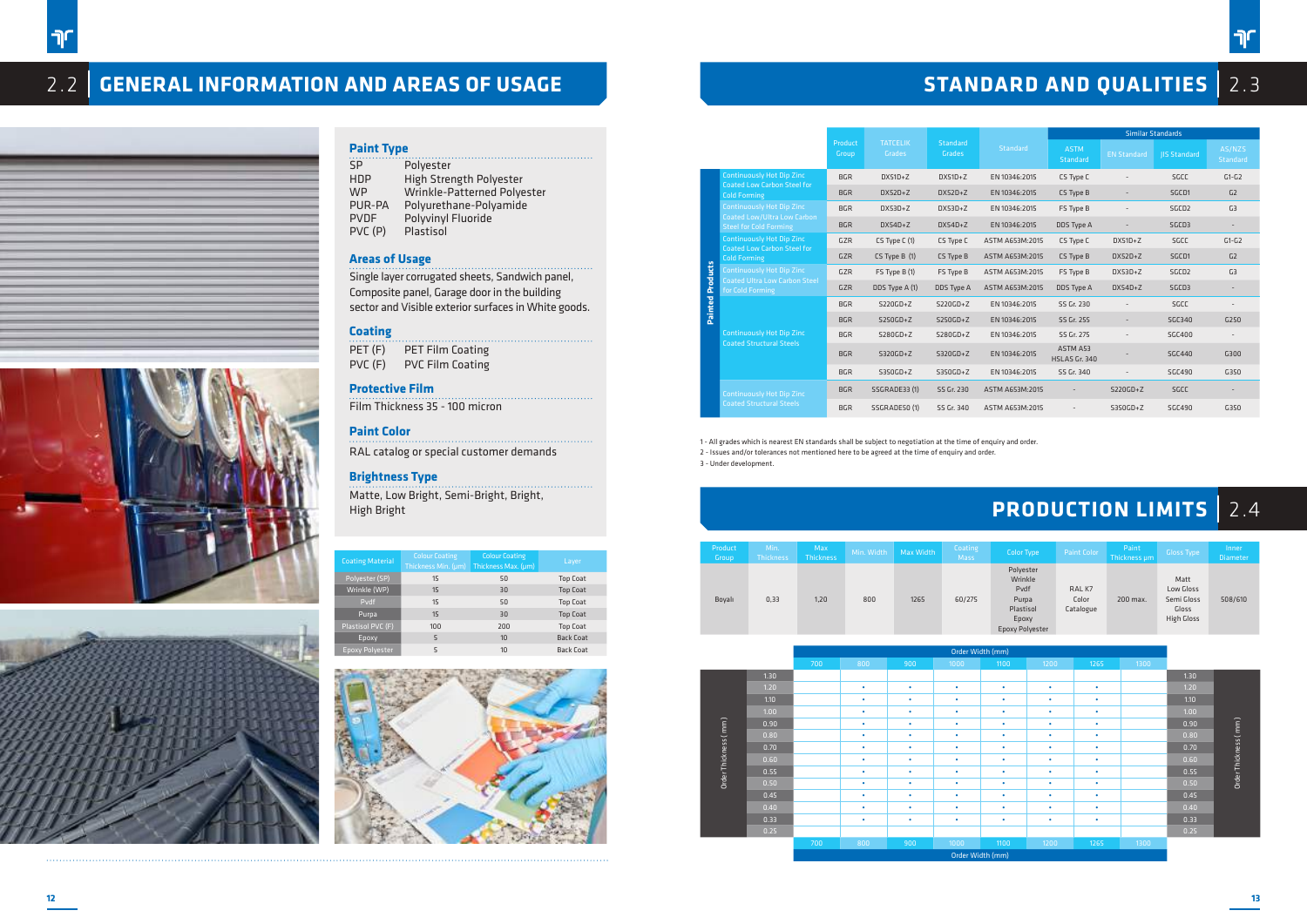## **Continuously Hot Dip Zinc Coated Low Carbon Steel for Cold Forming**

| <b>Chemical Composition (%)</b> |            |                 |               |               |                    |              |                          |              |                     |               |             |             |                    |               |
|---------------------------------|------------|-----------------|---------------|---------------|--------------------|--------------|--------------------------|--------------|---------------------|---------------|-------------|-------------|--------------------|---------------|
| <b>TATCELIK Grade</b>           | Grade      | <b>Standard</b> | $C$ (max.)    | Mn.<br>(max.) | <b>P</b><br>(max.) | S.<br>(max.) | <b>Si</b><br>(max.)      | Cu<br>(max.) | <b>Ni</b><br>(max.) | Cr.<br>(max.) | Mo<br>(max. | V<br>(max.) | <b>Nb</b><br>(max) | Ti.<br>(max.) |
| CS Type B                       | CS Type B  | ASTM A653M:2015 | $0.02 - 0.15$ | 0,60          | 0,03               | 0,035        | $\overline{\phantom{a}}$ | 0.25         | 0,20                | 0,15          | 0,06        | 0.008       | 0.008              | 0,025         |
| CS Type C                       | CS Type C  | ASTM A653M:2015 | 0.08          | 0,60          | 0,10               | 0,035        | $\overline{\phantom{a}}$ | 0.25         | 0,20                | 0,15          | 0,06        | 0.008       | 0.008              | 0,025         |
| FS Type B                       | FS Type B  | ASTM A653M:2015 | $0,02 - 0,10$ | 0,50          | 0,02               | 0,03         | $\overline{\phantom{a}}$ | 0,25         | 0,20                | 0,15          | 0,06        | 0.008       | 0.008              | 0,025         |
| DDS Type A                      | DDS Type A | ASTM A653M:2015 | 0,06          | 0,50          | 0,02               | 0,025        | $\overline{\phantom{a}}$ | 0.25         | 0,20                | 0,15          | 0,06        | 0.008       | 0.008              | 0,025         |

| <b>Mechanical Properties</b> |            |                 |                    |                             |                  |  |  |  |  |  |  |
|------------------------------|------------|-----------------|--------------------|-----------------------------|------------------|--|--|--|--|--|--|
| <b>TATCELIK Grade</b>        | Grade      | Standard        | $Re N/mm^2$ (min.) | Rm N/mm <sup>2</sup> (min.) | A (%) A50 (min.) |  |  |  |  |  |  |
| CS Type B                    | CS Type B  | ASTM A653M:2015 | 205-380            | $\overline{\phantom{a}}$    | 20               |  |  |  |  |  |  |
| CS Type C                    | CS Type C  | ASTM A653M:2015 | 170-410            | $\overline{a}$              | 15               |  |  |  |  |  |  |
| FS Type B                    | FS Type B  | ASTM A653M:2015 | 170-310            | $\overline{\phantom{0}}$    | 26               |  |  |  |  |  |  |
| DDS Type A                   | DDS Type A | ASTM A653M:2015 | 140-240            | $\overline{\phantom{a}}$    | 32               |  |  |  |  |  |  |

#### **Continuously Hot Dip Zinc Coated Structural Steels**

|                       | <b>Chemical Composition (%)</b> |                 |            |                 |              |                    |                          |                   |                     |                     |              |             |                     |               |
|-----------------------|---------------------------------|-----------------|------------|-----------------|--------------|--------------------|--------------------------|-------------------|---------------------|---------------------|--------------|-------------|---------------------|---------------|
| <b>TATCELIK Grade</b> | Grade                           | <b>Standard</b> | $C$ (max.) | Mn<br>(max.)    | P.<br>(max.) | S<br>(max.)        | <b>Si</b><br>(max.)      | Cu<br>(max.)      | <b>Ni</b><br>(max.) | <b>Cr</b><br>(max.) | Mo<br>(max.) | V<br>(max.) | <b>Nb</b><br>(max.) | Ti.<br>(max.) |
| SSGRADE33             | SS Gr. 230                      | ASTM A653M:2015 | 0.20       | 1,35            | 0,10         | 0,04               | $\overline{\phantom{a}}$ | 0,25              | 0,20                | 0,15                | 0,06         | 0,008       | 0,008               | 0,025         |
| SSGRADE50             | SS Gr. 340                      | ASTM A653M:2015 | 0.25       | 1,35            | 0,20         | 0.04               | $\overline{\phantom{a}}$ | 0,25              | 0,20                | 0,15                | 0,06         | 0.008       | 0,008               | 0,025         |
|                       | <b>Mechanical Properties</b>    |                 |            |                 |              |                    |                          |                   |                     |                     |              |             |                     |               |
| <b>TATCELIK Grade</b> |                                 | Grade           |            | <b>Standard</b> |              | $Re N/mm^2$ (min.) |                          | $Rm N/mm2$ (min.) |                     | A (%) A50 (min.)    |              |             |                     |               |
| SSGRADE33             |                                 | SS Gr. 230      |            | ASTM A653M:2015 |              |                    | 230                      |                   | 310                 |                     |              | 20          |                     |               |
| SSGRADE50             |                                 | SS Gr. 340      |            | ASTM A653M:2015 |              |                    | 340                      |                   | 450                 |                     | 12           |             |                     |               |

#### **Continuously Hot Dip Zinc Coated Low Carbon Steel for Cold Forming**

est Cupping Test Reverse Impact Test Reverse Impact Test

| <b>Laboratuvary Tests</b>        |                              |
|----------------------------------|------------------------------|
| $\sqrt{\phantom{a}}$ Coverage    | $\sqrt{60^\circ}$ Gloss Test |
| √ Viscosity                      | √ Colour Difference Test     |
| √ Density                        | √ Dry Film Thickness Te      |
| √ Alkaline Bath Analysis         | ◆ Mek Rubbing Test           |
| √ Cr free Analysis               | √ T-Bend Test                |
| <b>Colour Coating Line Tests</b> |                              |
| $\sqrt{60}$ Gloss Test           | √ Mek Rubbing Test           |
| √ Colour Difference Test         | √ T-Bend Test                |

|                       | <b>Chemical Composition (%)</b> |               |          |             |            |            |           |           |  |  |  |  |
|-----------------------|---------------------------------|---------------|----------|-------------|------------|------------|-----------|-----------|--|--|--|--|
| <b>TATCELIK Grade</b> | Grade                           | Standard      | ์ (max.) | $Mn$ (max.) | $P$ (max.) | $S$ (max.) | Si (max.) | Ti (max.) |  |  |  |  |
| $DX51D+Z$             | $DX51D+Z$                       | EN 10346:2015 | 0,18     | 1,20        | 0,12       | 0.045      | 0.50      | 0,30      |  |  |  |  |
| $DX52D+Z$             | $DX52D+Z$                       | EN 10346:2015 | 0,12     | 0,60        | 0,10       | 0,045      | 0,50      | 0,30      |  |  |  |  |

|                       | <b>Mechanical Properties</b> |               |                    |             |                  |  |  |  |  |  |  |
|-----------------------|------------------------------|---------------|--------------------|-------------|------------------|--|--|--|--|--|--|
| <b>TATCELIK Grade</b> | Grade                        | Standard      | $Re N/mm^2$ (max.) | $Rm N/mm^2$ | A (%) A80 (min.) |  |  |  |  |  |  |
| $DX51D+Z$             | $DX51D+Z$                    | EN 10346:2015 | $\overline{a}$     | 270-500     | 22               |  |  |  |  |  |  |
| $DX52D+Z$             | $DX52D+Z$                    | EN 10346:2015 | 140-300            | 270-420     | 26               |  |  |  |  |  |  |

#### **Continuously Hot Dip Zinc Coated Low/Ultra Low Carbon Steel for Cold Forming**

| Chemical Composition (%) |           |               |            |             |            |            |           |             |
|--------------------------|-----------|---------------|------------|-------------|------------|------------|-----------|-------------|
| <b>TATCELIK Grade</b>    | Grade     | Standard      | $C$ (max.) | $Mn$ (max.) | $P$ (max.) | $S$ (max.) | Si (max.) | $Ti$ (max.) |
| $DX53D+Z$                | $DX53D+Z$ | EN 10346:2015 | 0,12       | 0.60        | 0,10       | 0.045      | 0.50      | 0,30        |
| $DX54D+Z$                | $DX54D+Z$ | EN 10346:2015 | 0,12       | 0,60        | 0,10       | 0,045      | 0,50      | 0,30        |

| <b>Mechanical Properties</b> |           |               |                    |             |                    |                          |                          |
|------------------------------|-----------|---------------|--------------------|-------------|--------------------|--------------------------|--------------------------|
| <b>TATCELIK Grade</b>        | Grade     | Standard      | Re $N/mm^2$ (max.) | $Rm N/mm^2$ | $A$ (%) A80 (min.) | $r90$ (min.)             | n90 (min.)               |
| $DX53D+Z$                    | $DX53D+Z$ | EN 10346:2015 | 140-260            | 270-380     | 30                 | $\overline{\phantom{0}}$ | $\overline{\phantom{a}}$ |
| $DX54D+Z$                    | $DX54D+Z$ | EN 10346:2015 | 120-220            | 260-350     | 36                 | 1,60                     | 0,18                     |

#### **Continuously Hot Dip Zinc Coated Structural Steels**

| Kimyasal Bileşim (%)  |            |               |            |             |            |            |           |                          |
|-----------------------|------------|---------------|------------|-------------|------------|------------|-----------|--------------------------|
| <b>TATCELIK Grade</b> | Grade      | Standard      | $C$ (max.) | $Mn$ (max.) | $P$ (max.) | $S$ (max.) | Si (max.) | $Ti$ (max.)              |
| $S220GD+Z$            | $S220GD+Z$ | EN 10346:2015 | 0,20       | 1,70        | 0,10       | 0.045      | 0.60      | $\overline{\phantom{a}}$ |
| $S250GD+Z$            | $S250GD+Z$ | EN 10346:2015 | 0,20       | 1,70        | 0,10       | 0.045      | 0,60      | $\overline{\phantom{a}}$ |
| $S280GD+Z$            | $S280GD+Z$ | EN 10346:2015 | 0,20       | 1,70        | 0,10       | 0.045      | 0,60      | $\overline{\phantom{a}}$ |
| S320GD+Z              | $S320GD+Z$ | EN 10346:2015 | 0,20       | 1.70        | 0,10       | 0.045      | 0,60      | $\overline{\phantom{a}}$ |
| S350GD+Z              | $S350GD+Z$ | EN 10346:2015 | 0,20       | 1.70        | 0,10       | 0,045      | 0,60      | $\overline{\phantom{a}}$ |

| Mekanik Özellikler    |            |               |                             |                             |                  |
|-----------------------|------------|---------------|-----------------------------|-----------------------------|------------------|
| <b>TATCELIK Grade</b> | Grade      | Standard      | Re N/mm <sup>2</sup> (min.) | Rm N/mm <sup>2</sup> (min.) | A (%) A80 (min.) |
| $S220GD+Z$            | $S220GD+Z$ | EN 10346:2015 | 220                         | 300                         | 20               |
| $S250GD+Z$            | $S250GD+Z$ | EN 10346:2015 | 250                         | 330                         | 19               |
| S280GD+Z              | $S280GD+Z$ | EN 10346:2015 | 280                         | 360                         | 18               |
| $S320GD+Z$            | $S320GD+Z$ | EN 10346:2015 | 320                         | 390                         | 17               |
| S350GD+Z              | $S350GD+Z$ | EN 10346:2015 | 350                         | 420                         | 16               |

![](_page_9_Picture_19.jpeg)

# 2.5 **MECHANICAL AND CHEMICAL PROPERTIES**

| I UU UIUSSIITSI           | <b>VIVIER RUDDING IC:</b> |
|---------------------------|---------------------------|
| √ Colour Difference Test  | √ T-Bend Test             |
| √ Dry Film Thickness Test | √ Cupping Test            |

# **QUALITY CONTROL** 2.6

![](_page_9_Figure_22.jpeg)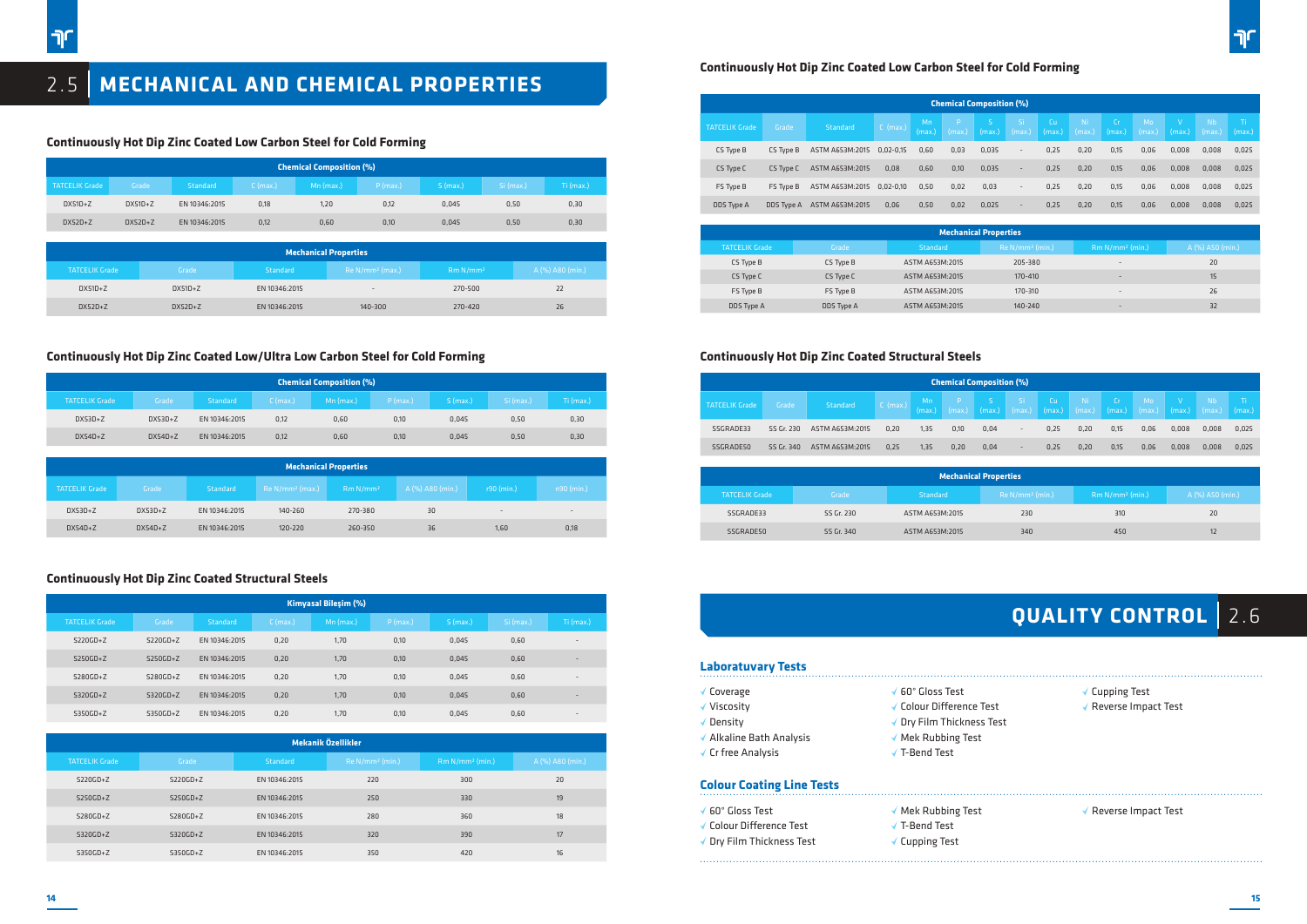# **STEEL SERVICE CENTERS**

![](_page_10_Picture_1.jpeg)

# **CUT TO LENGTH SHEET** SLITTED STRIPS

Cut to Length production range for cold rolled coil, galvanized coil and prepainted coil;

Packaging : It is packed on pallets with paper or steel packaging.

| <b>Thickness</b> | $: 0.30 - 6.00$ mm |
|------------------|--------------------|
| Width            | $: 350 - 1600$ mm  |
| Length           | $:500$ - 6000 mm   |

Packaging : Slitted steel coils are packed vertically or horizontally, with or without pallets.

![](_page_10_Picture_10.jpeg)

Slitted Strips production range for cold rolled coil, galvanized coil, prepainted galvanized steel coil;

Thickness : 0,30 - 4,00 mm Width : 20 - 1600 mm

|        | <b>Corrugated Steel Sheet</b> |        | <b>Trapezodial Steel Sheet</b> |  |  |
|--------|-------------------------------|--------|--------------------------------|--|--|
|        | Thickness: 0,25-0,80 mm       |        | Thickness: 0,25-1,20 mm        |  |  |
| Width  | : 875 mm Maks.                | Width  | : 860 mm ve 1060 mm            |  |  |
| Length | $:6000$ mm                    | Length | $: 500$ mm - 12.000 mm         |  |  |
| Form   | : 18 / 76,2                   | Form   | : 27 / 200                     |  |  |
|        |                               |        |                                |  |  |

#### **Ridge Steel**

| Width : 860 mm veya 1060 mm |
|-----------------------------|
| Length : 500 mm (250-250) - |
| 3000 mm (1500+1500)         |
| ה הודר                      |

![](_page_10_Figure_15.jpeg)

In addition to its production, Tatçelik performs cut to length, slitting in the Steel Service Centers.

![](_page_10_Picture_17.jpeg)

![](_page_10_Picture_12.jpeg)

# 3.2

## **ROLL FORMED PREPAINTED AND GALVANIZED STEEL SHEET**